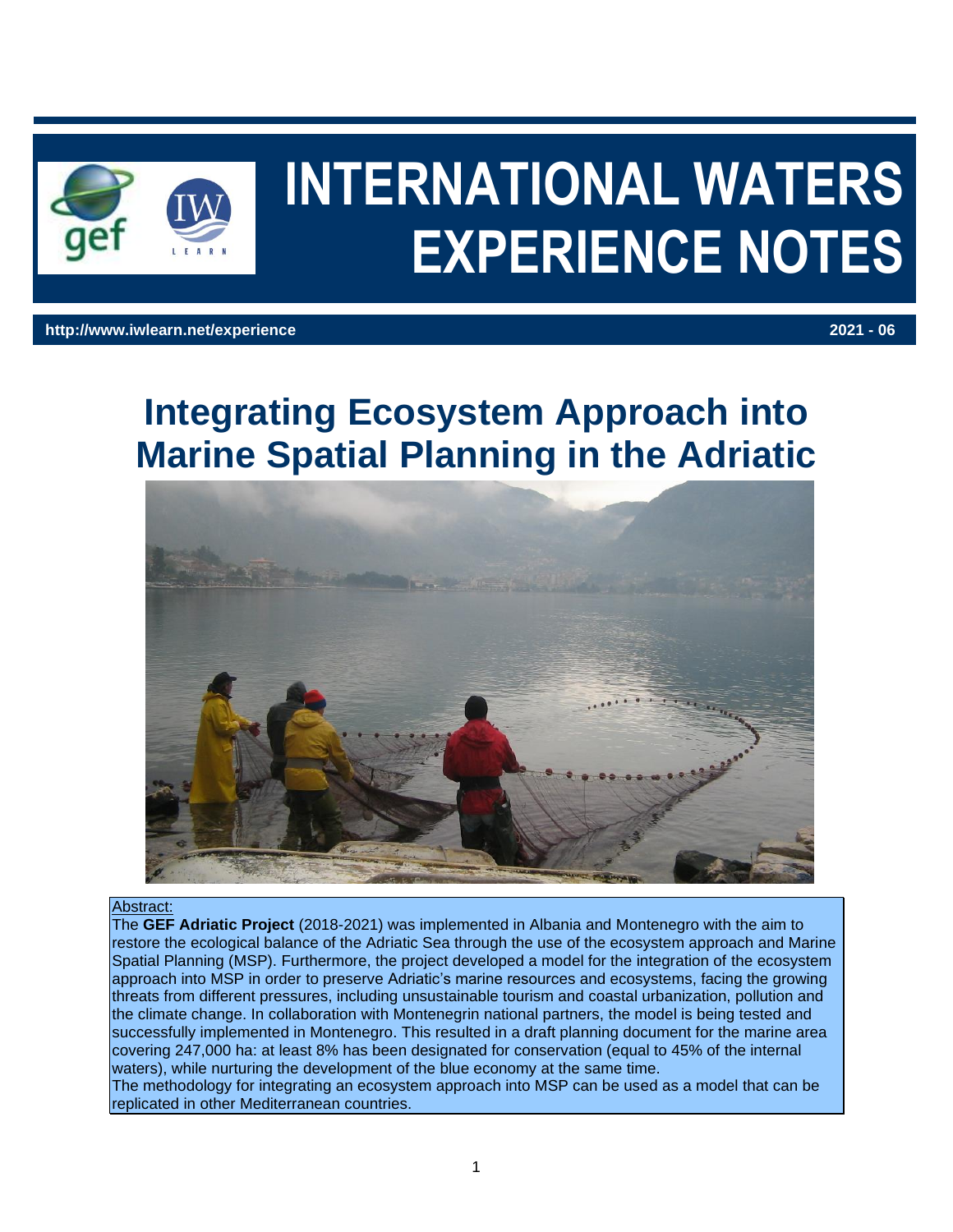# **Integrating Ecosystem Approach into Marine Spatial Planning in the Adriatic**

Experience of the GEF - sponsored

# GEF/UNEP: Implementation of Ecosystem Approach in the Adriatic Sea through Marine Spatial Planning (GEF Adriatic project)

GEF ID: 9545

### **PROJECT DESCRIPTION**

The GEF-funded project "Implementation of the Ecosystem Approach in the Adriatic Sea through Marine Spatial Planning" (GEF Adriatic Project) is a sub-regional project implemented in Albania and Montenegro from 2018-2021 by the UNEP MAP Coordination Unit and its Regional Activity Centres PAP/RAC and SPA/RAC, in collaboration with relevant national institutional partners from Albania and Montenegro. It aims at restoring the ecological balance of the Adriatic Sea through the implementation of the ecosystem approach and the improvement of management capacities in Albania and Montenegro with MSP as a viable marine management tool. The project builds on the successful implementation of the ICZM strategies developed under the GEF MedPartnership project and on lessons learned in the management of Marine Protected Areas (MPAs).

The project provides technical assistance to Albania and Montenegro by:

- increasing the level of knowledge to achieve the joint assessment, protection and sustainable use of marine areas;
- strengthening national capacities for sub-regional marine management through targeted demonstration of successful tools and practices; and
- sharing knowledge and experience to secure successful participation of stakeholders.

The project brings an innovative hands-on approach to the application of the ecosystem approach by fostering:

- **collaboration** among international, regional and national multidisciplinary actors;
- **integration** in addressing different components of the ecosystem (Ecological Objectives) within the [Integrated Monitoring and Assessment Programme of the Mediterranean Sea and](https://www.medqsr.org/integrated-monitoring-and-assessment-programme-mediterranean-sea-and-coast)  [Coast](https://www.medqsr.org/integrated-monitoring-and-assessment-programme-mediterranean-sea-and-coast) (IMAP) of the Barcelona Convention system;
- **innovation**, insofar as the project supports non-EU countries in conducting Good Environmental Status (GES) assessments, preparing and implementing integrated monitoring programmes and introducing a novel methodological approach for MSP based on the ecosystem approach;
- **knowledge** acquisition at the national level, including through capacity building;
- **synergy**, as outputs and methodologies prepared are used to implement other ecosystem approaches and MSP-related initiatives in the Mediterranean.

One of the important outputs of the GEF Adriatic Project, presented here, is the development of the methodology for integrating an ecosystem approach into marine spatial planning (MSP), tested in Montenegro. The idea of integrating these two approaches was guided by a vision of ultimately ensuring clear policy actions to protect natural resources while nurturing the development of the blue economy.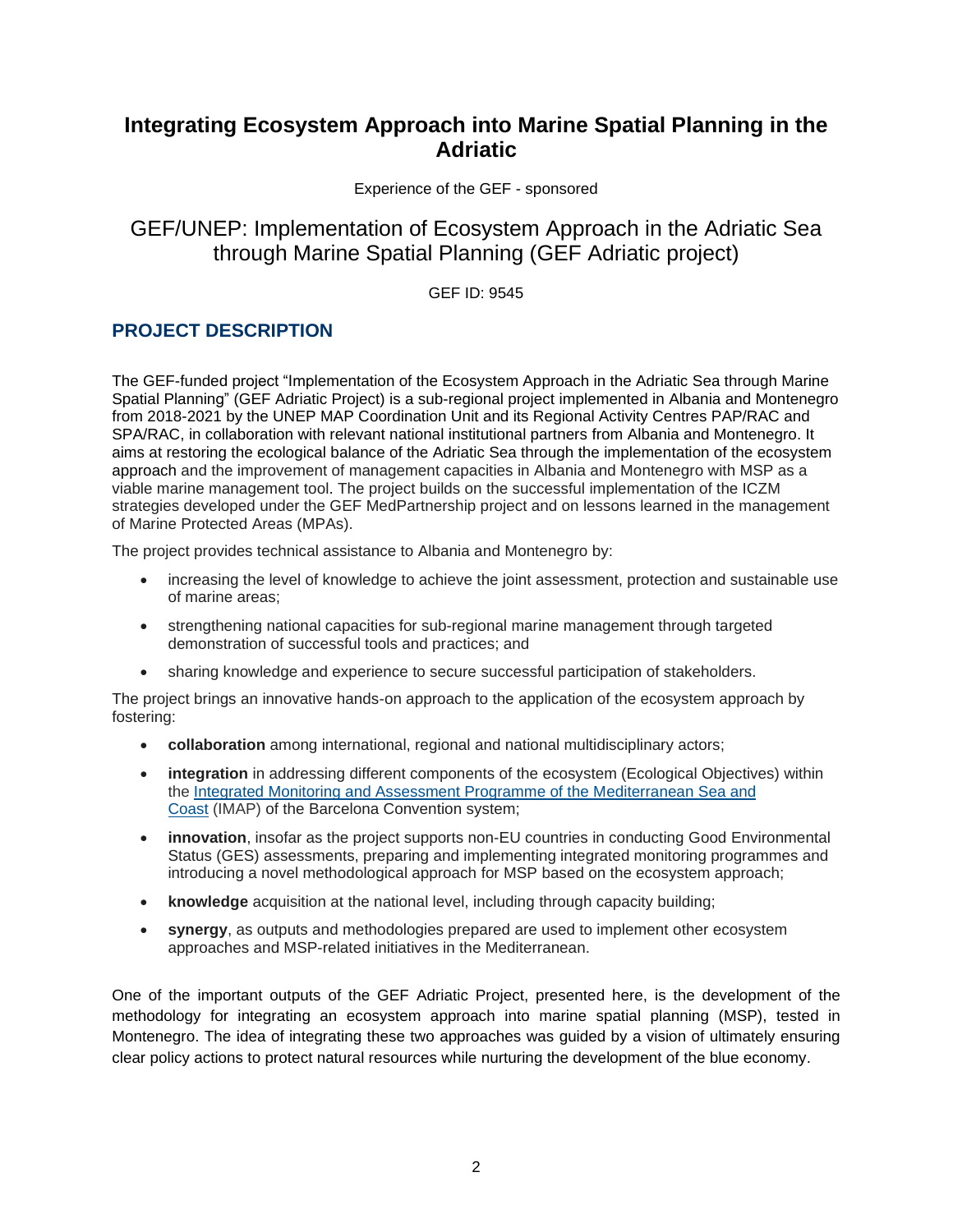#### **THE EXPERIENCE**

#### **Issue**

The Adriatic Sea is considered a distinct biogeographical sub-unit of the Mediterranean Sea. It is home to nearly half (49%) of the recorded Mediterranean marine species. The marine and coastal areas of the Adriatic sub-region contain valuable marine and coastal habitats that provide important ecosystem services to the local populations and economic activities. However, the region's marine resources and ecosystems are at risk, facing growing threats from different pressures, including unsustainable tourism and coastal urbanisation, pollution and the climate change. Coastal urbanisation in the region has increased by an average of 330% since 1975; approximately 50,000 tons of plastics enter the Adriatic every year; the projected temperature rise by 2100 is up to 4.5<sup>o</sup>C and the projected sea-level rise is up to 1m. This is jeopardizing the **future well-being and livelihood** of the people living on the coast and beyond, from Italy to Albania.

The GEF Adriatic project has proposed a coordinated approach to reduce the pressures, ensure the most appropriate uses of the sea, and contribute towards the achievement of the **Good Environmental Status** for the Adriatic by applying an ecosystem approach in managing the marine resources of the Adriatic Sea. As an initial step, the project focused on Albania and Montenegro.

#### Addressing the Issue

In order to build a sustainable future for the region, for both the marine environment and those who directly depend on its resources, it is important to manage marine activities collaboratively, across borders and sectors: the transboundary challenges we face require a holistic approach, known as the **ecosystem approach**. In the Mediterranean area, within the Barcelona Convention system, the ecosystem approach is being implemented through the Integrated [Monitoring and Assessment](https://www.medqsr.org/integrated-monitoring-and-assessment-programme-mediterranean-sea-and-coast)  [Programme of the Mediterranean Sea](https://www.medqsr.org/integrated-monitoring-and-assessment-programme-mediterranean-sea-and-coast) and Coast (IMAP), with its eleven ecological objectives and the related indicators, aiming at achieving the Good Environmental Status (GES). Achieving effective results of such an approach requires considering all the elements of the marine system in their interactions and complexity, and integrating them into the strategies and policies that guide the growth of the blue economy.

Efforts to manage marine areas in the Adriatic through spatial planning date back to more than 30 years ago, when a Sea Use Plan for the Northern and Southern Adriatic was prepared. However, up until recently, MSP had never been established as a legal requirement. Today, the situation in the Adriatic is changing, not only owing to the increasing adoption of a relevant policy framework within the Barcelona Convention (such as the Mediterranean ICZM Protocol and the Conceptual Framework for MSP) and the EU (the Maritime Spatial Planning Directive, among others), but also owing to the increasing interest in the marine uses and management, driven by the growing demand for nautical and cruise tourism, aquaculture, potential off-shore oil and gas extraction, and alike. MSP, as a public process for allocating spatial and temporal use of marine resources and services, is an appropriate tool that helps enable a sustainable future for the marine environment. However, to make this possible, planning and management choices must be well-considered, taking into account the complexity of the environment in its entirety, interlinks and interdependencies among different components of the ecosystem, as well as their interaction with human activities.

In light of that, the GEF Adriatic project aimed at mainstreaming the ecosystem approach into the national MSP across the Adriatic sub-region, with Montenegro being the pilot area. Throughout the project, the methodology for integrating an ecosystem approach into MSP was developed, and researchers from Montenegro, in collaboration with international ones, organized numerous assessment initiatives regarding marine ecosystems. Initially, this included the collecting of data, based on the IMAP Common Indicators, related to the state of the marine environment (biodiversity and landscape features, such as habitat distributional range, population abundance of selected species and alike) and existing pressures (such as eutrophication, levels of different contaminants, marine litter, physical disturbance of the coastline).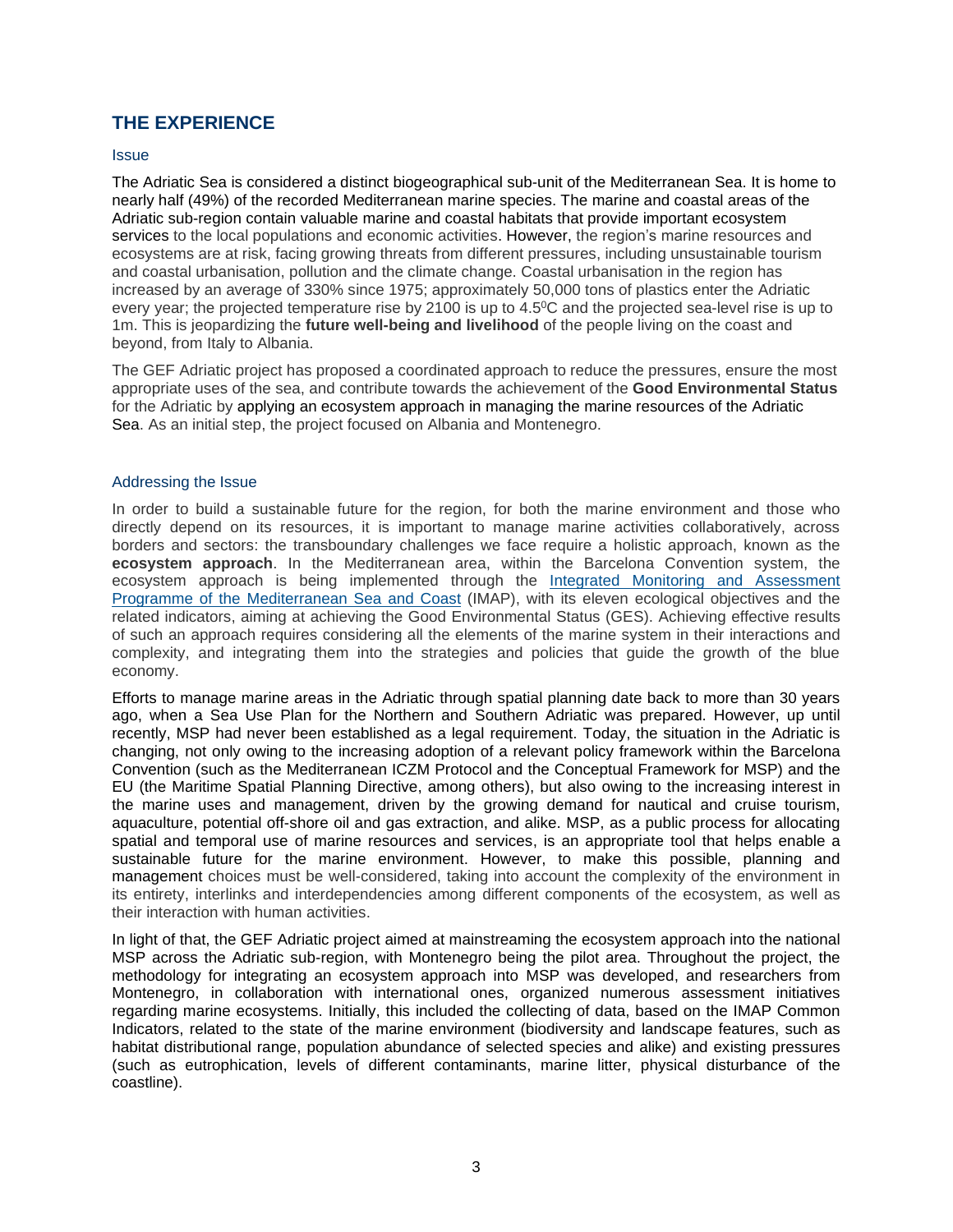After collecting the data and information through monitoring activities, it was possible to attribute values to the current state and pressures on the marine areas. By using different criteria, the sensitivity and the value of different components of biodiversity, distribution of selected commercial fish species and landscape/seascape, as well as pressures on the environment coming from contaminants, eutrophication and marine litter were identified. It was thus possible to assess the cumulative effects on biodiversity, and identify those areas where the pressure on the environment was greatest and most severe. The evaluation was based on an integrative assessment of the current state of the marine environment and the current intensity of pressures, taking into consideration the exposure and sensitivity of the marine environment to the pressures coming from existing human activities. The results of this assessment point at the areas that require conservation and remediation measures through the management of coastal and maritime activities. These findings were integrated into the draft MSP for Montenegro.

In short, the Project aimed to help planners steer the development of a sustainable blue economy through a series of initiatives that can be summarized in the following key actions: **monitoring** and spatially presenting data on the marine and coastal environment, **assigning values** to the state and level of pressures to the environment, **identifying** the vulnerable **areas** where utilization and exploitation of resources should be avoided, but also areas that are favourable for use; **proposing measures** ensuring the development of the blue economy while preserving fragile marine areas.



Figure 1: The visual presentation of the methodological approach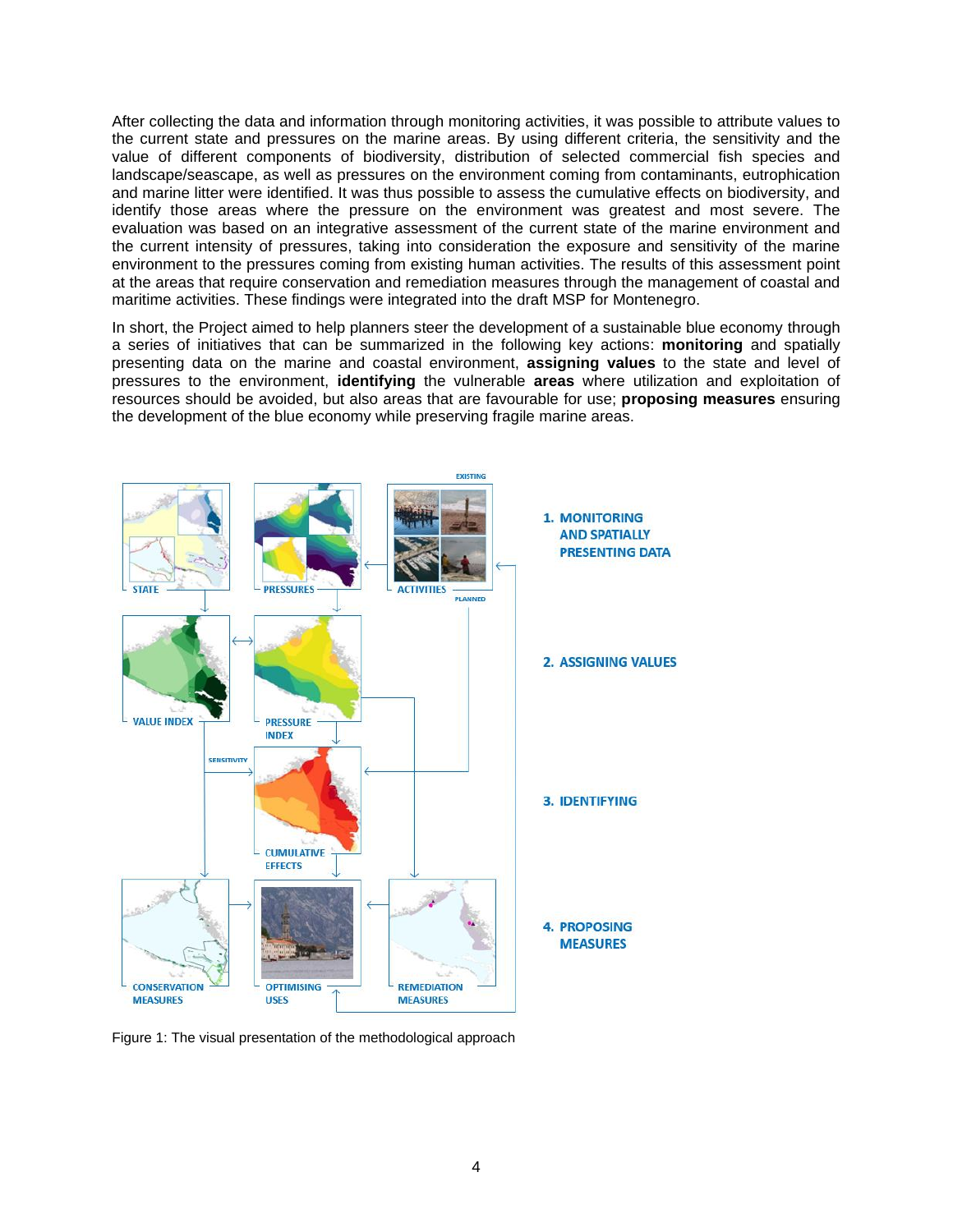#### **RESULTS AND LEARNING**

The results of this integrative assessment were presented in a form of a visual tool / maps identifying the highly valuable areas, areas with the highest pressures, as well as areas with the highest cumulative effects (Figure 1). These were precious for identifying environmental priorities and, consequently, guiding decision-making processes, based on verifiable and objective scientific data.

It made it possible to observe areas where an improved management of coastal and maritime activities in Montenegro was really needed. Thanks to a step-by-step approach, it provided clear and organized information, much of it previously unknown, which formed the basis for future policy decisions.

These pieces of information were integrated into a draft MSP in order to support the Montenegrin Government's efforts to secure sustainable management of the productive seascape covering 247,000 ha. As part of this planning document at least 8% of the total marine area was designated for conservation (equal to 45% of the internal waters). Also, its management proposals are contributing to the conservation of at least 80% of the known *Posidonia oceanica* meadows, a habitat considered globally as one of the most significant biodiversity hotspots and carbon sinks. However, the plan also envisaged areas for further development of the blue economy, ensuring the wellbeing of the coastal communities.

Thus, an integrated plan has been produced that ensures that the capacity of the marine ecosystems to respond to human-induced changes is not compromised, and therefore contributing to the achievement of GES. This approach was the first such example implemented in the framework of the UNEP/MAP system.

#### **REPLICATION**

The methodology for integrating an ecosystem approach, based on the IMAP, into MSP was applied in Montenegro; however, it can be used as a model that can be replicated in other Adriatic and Mediterranean countries. The IMAP process and data collection/monitoring approach are accepted by all Mediterranean countries, Contracting Parties (CPs) to the Barcelona Convention. However, the level of data availability, based on the IMAP, is not the same in all of the Mediterranean countries, and this can be one of the key challenges for implementing the process. Namely, marine data are essential for preparing any MSP, not just the one based on the ecosystem approach.

However, the current IMAP process within the Barcelona Convention system is steering the monitoring process across the Mediterranean, and it is expected that the pool of relevant data will only increase in the years to come, enabling all the CPs to start implementing MSPs based on the ecosystem approach.

#### **SIGNIFICANCE**

This is the first time that the ecosystem approach and MSP concepts are linked in such an integrative manner, within the Barcelona Convention system, all with the intention to produce marine spatial plans that strongly take into account the protection of the marine environment.

For Montenegro, this was the first time that all relevant information on the state of the environment, pressures and use of the marine area is in one place, providing a better understanding of the exceptional values of marine and coastal areas, unfavourable processes that continuously reduce the share and quality of natural areas, pollution dispersion, concentration of litter distributed in the sea and alike, being the basis for a 360-degree vision of the sea ecosystem.

However, the marine environment and the existing pressures know no national boundaries. Therefore, all the impacts observed in Montenegro are relevant for other Adriatic countries as well, and addressing those impacts can only be done collaboratively, across borders and sectors, at a scale that encompasses the entire Adriatic.